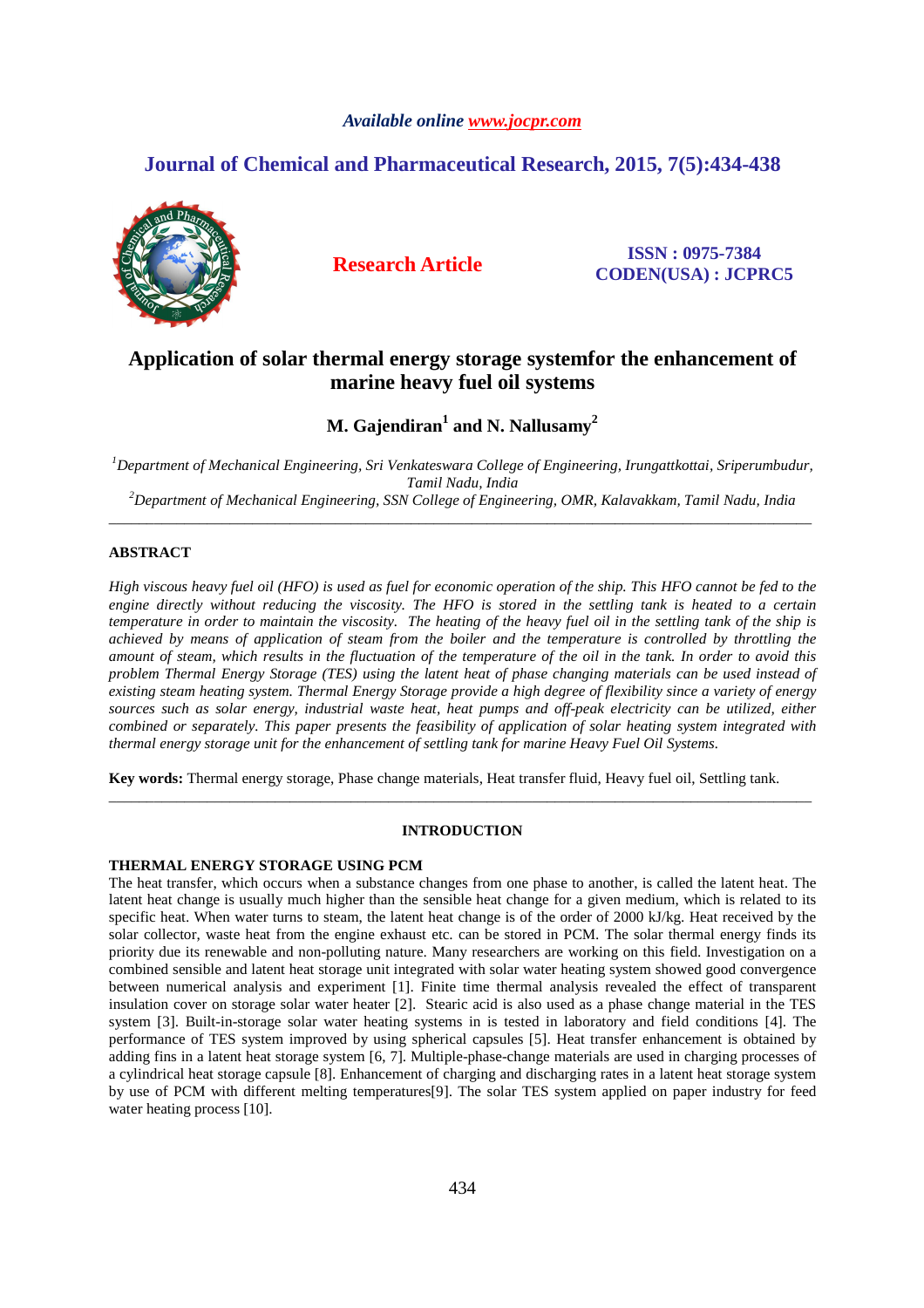#### **FUEL OIL SYSTEM**

An economic operation of any ship is not possible without the use of heavy fuel oil. During the operation of ship, Heavy fuel is passed though a series of equipments to make it of the purest form. This heavy fuel oil used in ship engines has an extremely high viscosity. It is for this reason that the oil when on board ship, is passed through a series of settling and purification processes to make it usable for engines. To understand how this is done we will go through the whole process of fuel oil system from the start, when the oil is taken on board the ship. When the fuel is first taken on board a ship, it is stored in separate tanks which are generally located at the ship's double bottom area. In order to reduce the viscosity of the oil so that it flows easily, tanks are continuously heated with steam. The heating also facilitates the pumping operation for transferring the heavy oil from tanks which is usually done by positive displacement transfer pumps. The fuel oil is then transferred to settling tanks where it is further heated. The fuel is retained in the settling tanks for a long time so that dissolved solids and water can settle down through gravity at the bottom and taken away later.

*\_\_\_\_\_\_\_\_\_\_\_\_\_\_\_\_\_\_\_\_\_\_\_\_\_\_\_\_\_\_\_\_\_\_\_\_\_\_\_\_\_\_\_\_\_\_\_\_\_\_\_\_\_\_\_\_\_\_\_\_\_\_\_\_\_\_\_\_\_\_\_\_\_\_\_\_\_\_*

From the settling tank, fuel passes through separators and clarifiers for further purification. The separator removes the water, solid impurities and sludge, whereas the clarifiers remove the remaining solid impurities from the oil. This purification process that involves clarifier and purifier is known as 'two-stage cleaning' process. It is to note the all the machines that are attached in the fuel line have heaters attached to them for making the purification process easy by reducing the oil's viscosity. The heaters generally use steam which is maintained at appropriate temperature by a thermostatic control.

The oil before flowing into the clarifier goes through one more heater. Purified oil from the clarifier is transferred to a clean oil tank wherein the fuel is stored until needed by the engine. The clean oil tank is also continuously heated from a heater. The oil from the tank then passes through a surcharge pump which pushes the oil through a high temperature heater which controls the final viscosity of the fuel oil. The steam heater will heat the fuel oil and provide it with the required injection viscosity. The flow and temperature of the steam is maintained by a viscometer which thus maintains the viscosity of the oil leaving the heater. The oil leaving the viscometer then passes through a fine filter before entering the engine. In this way a high viscosity fuel oil is made of usable quality for the marine engines. It is also to note that some amount of impurities will always remain in the fuel oil even after the purification process.

### **SETTLING TANKS**

Settling tanks have several important functions in the proper treatment of heavy fuel oil. They provide a settling function for gross water and solids, a heating function, a deaeration function, and a thermal stabilizing function. Ships' settling tanks are designed to accept fuel oils with a 60°C minimum flash point. The two settling tank concept is the most common arrangement, with each tank holding up to one day's required fuel oil supply at full power. Designs that are more conservative have increased settling tank residence time up to four days per tank. Normally, one tank is being filled from the transfer system and holding fuel while the other tank is supplying fuel to service tanks via heaters and separators. As soon as a settling tank is filled, it is heated to 6 ° C below the flash point. From a safety standpoint, fuel oils must never be heated in tank of the ship at or above the fuel's flash point. In a diesel propulsion system, once tank contents have been heated to the selected temperature, settling tank heat should be secured and the fuel allowed to settle undisturbed for as long as possible. The tanks are insulated in order to reduce heat loss. It is important to secure the settling tank heat source once it attains the required temperature, because continuous heating will produce thermal currents within the tank which interfere with the settling process. Because of constant heat loss from a settling tank, it may be necessary to reactivate the tank heating system periodically in order to maintain its contents at 60 ° C. The properties of HFO are given in Table 1.

| <b>Property</b>              | Unit      | <b>Test method</b> | <b>Typical range</b>   |
|------------------------------|-----------|--------------------|------------------------|
| Kinematic viscosity at 100°C | $mm^2/s$  | ISO 3104           | $6.0 \text{ to } 55.0$ |
| Density at $15^{\circ}$ C    | $Kg/m^3$  | ISO 3675           | 950 to 1010            |
| Flash point                  | $\Gamma$  | <b>ISO 2719</b>    | > 60                   |
| Pour point                   | $\circ$ C | ISO 3016           | $<$ 30                 |

|  |  |  |  | Table 1 Fuel oil properties |
|--|--|--|--|-----------------------------|
|--|--|--|--|-----------------------------|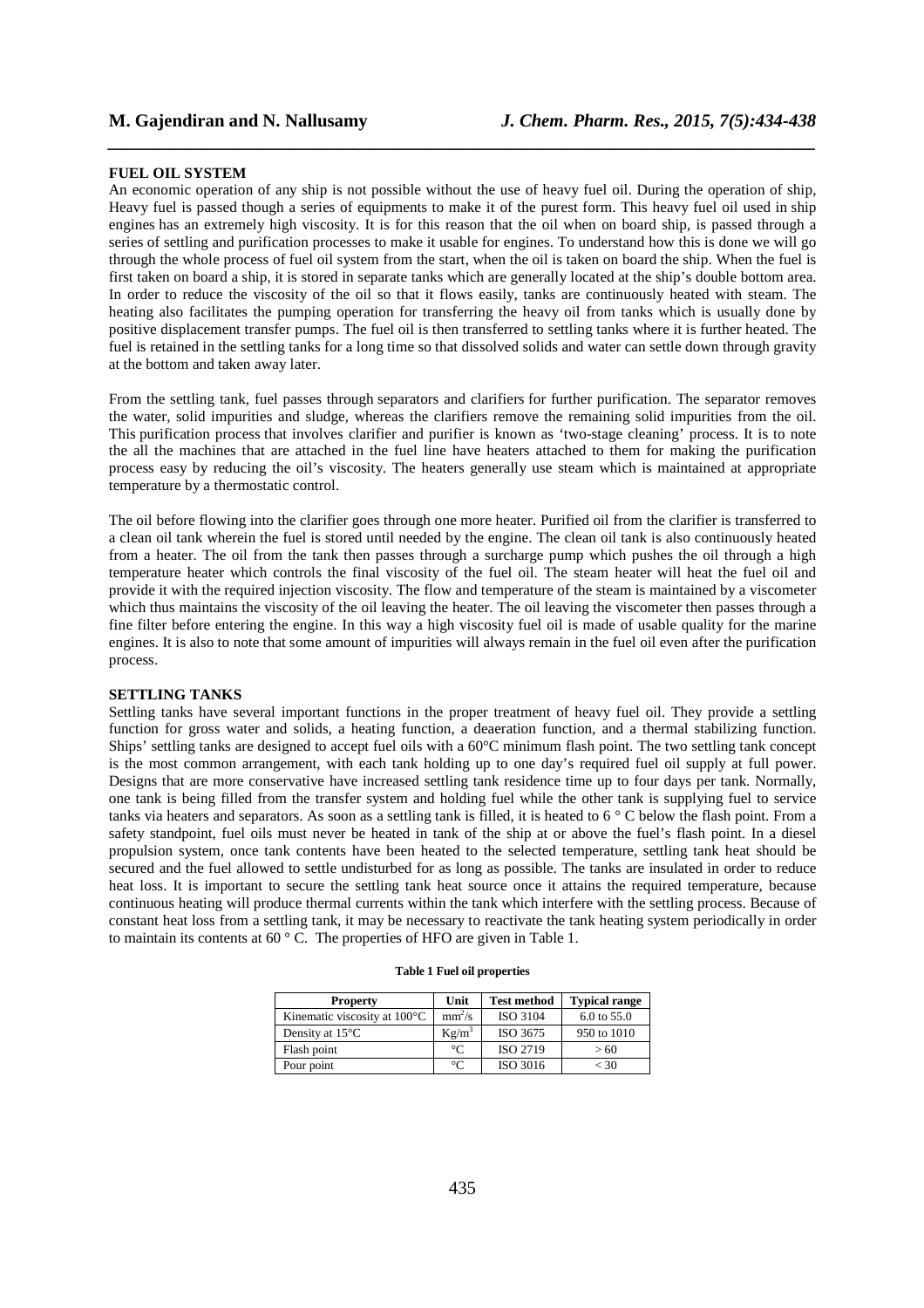

*\_\_\_\_\_\_\_\_\_\_\_\_\_\_\_\_\_\_\_\_\_\_\_\_\_\_\_\_\_\_\_\_\_\_\_\_\_\_\_\_\_\_\_\_\_\_\_\_\_\_\_\_\_\_\_\_\_\_\_\_\_\_\_\_\_\_\_\_\_\_\_\_\_\_\_\_\_\_*

**Fig.1 Schematic of Application of solar heating system integrated with thermal energy storage unit for the enhancement of settling tank for Marine Heavy Fuel Oil Systems** 

The objective of the present work is to study the feasibility of application of solar heating system integrated with thermal energy storage unit for the enhancement of settling tank for marine Heavy Fuel Oil Systems.

# **EXPERIMENTAL SECTION**

The system designed consists of the cylindrical TES tank, which holds the PCM in a 4 layered packed bed of cylindrical aluminium capsules, Constant temperature bath, flow meter, temperature indicator and a circulating pump.

The stainless steel TES tank has a capacity of about 47 litres. With an internal diameter of 360mm and a height of 460mm, it houses the PCM capsules and allows for heat transfer between the PCMs and the Heat Transfer Fluid (HTF). The tank is insulated with 50mm of glass wool and is provided with an aluminium cladding.

The PCM is encapsulated in Aluminium cylinders of internal diameter 34mm and height 110mm, with wall thickness 2mm. Each cylinder contains 75gm of PCM by weight. The cylinders are packed in layers one over the other, with every two layers separated by a wire mesh to enhance the rigidity of the setup. The setup consisted of 4 layers of cylinders. RTDs are provided at four different locations of the storage tank and inside four PCM capsules to measure temperature changes of HTF between layers of PCM and in every layer of the PCM capsules, with an accuracy of ±0.3°C. The flow rate of the HTF through the system is measured using a Rotameter. The PCM used is industrial grade granulated paraffin wax with a melting point range of 58-61°C and water is used as both the HTF and the sensible heat storage(SHS) material. The TES tank is connected to a Solar flat plate collector of 2  $m<sup>2</sup>$ colleting area and the PCM capsules in the TES tank are surrounded by water. Scaled down model of the settling tank has the 68 litres capacity filled with HFO of 57 litres and it contains copper coils connected to TES tank. The key experimental parameters are HTF inlet temperature and its flow rate.

#### **EXPERIMENTAL METHOD**

During the charging process, the HTF from Solar collector is circulated through the TES tank continuously. The HTF absorbs heat from solar collector sensibly, and exchanges this heat with the PCM in the TES tank, which is initially at atmospheric temperature. The PCM slowly gets heated, sensibly at first, until it reaches its melting point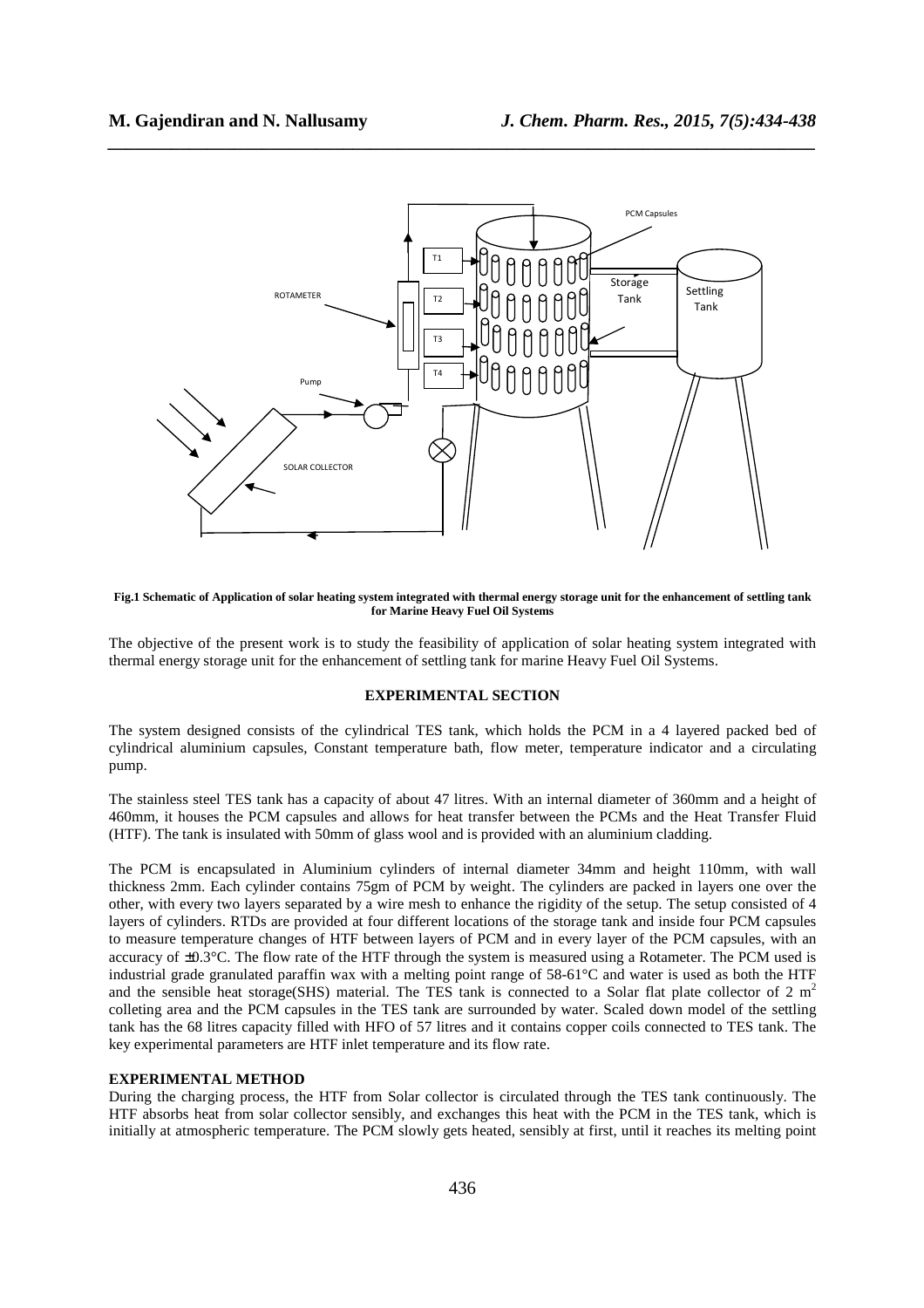temperature. As the charging proceeds, energy storage as Latent heat is achieved as the Paraffin wax melts at constant temperature ( $60\pm2^{\circ}$ C). After complete melting is achieved, further heat addition from the HTF causes the PCM to superheat, thereby again storing heat sensibly. The charging process continues till the PCM and the HTF attain thermal equilibrium. Temperatures of the PCM and HTF at the different locations are recorded at intervals of 10 minutes. Heating of HFO in the settling tank is achieved by circulating the HTF from TES tank, which recovers the stored heat energy in PCMs, to the settling tank. The HFO in the settling tank is heated continuously to attain the required temperature of 60**<sup>o</sup>**C.

*\_\_\_\_\_\_\_\_\_\_\_\_\_\_\_\_\_\_\_\_\_\_\_\_\_\_\_\_\_\_\_\_\_\_\_\_\_\_\_\_\_\_\_\_\_\_\_\_\_\_\_\_\_\_\_\_\_\_\_\_\_\_\_\_\_\_\_\_\_\_\_\_\_\_\_\_\_\_*

# **RESULTS AND DISCUSSION**

The temperature histories of HTF and PCM at four segments of the TES tank i.e. at  $x/L = 0.25$ , 0.50, 0.75 and 1.0 are shown in Figures 2 and 3. Figure 2 represents the temperature variation of the HTF inside the storage tank for a mass flow rate of 2 litres per minute. It is observed from the figure that the temperature of the HTF at all the segments increases gradually until it reaches the temperature of  $62$  or  $63^{\circ}$ C and then it remains nearly constant around  $65^{\circ}$ C for a period of 45 minutes during which the PCM undergoes phase change at  $60\pm1^{\circ}$ C. After that the HTF temperature increases up to  $71$  or  $72^{\circ}$ C.

Figure 3 represents the temperature variation of PCM during the charging process for the mass flow rate of 2 litres per minute. It is seen from the figure that the PCM temperature increases gradually at the beginning of the charging period and remains nearly constant around 60°C during melting process and increases sharply during heating of liquid PCM. Also it is noted from the figure that the PCM in the first segment is completely charged nearly 85% of the total charging time. The charging process is terminated when the PCM temperature in all the segments reaches 70<sup>o</sup>C.It is also observed from both the figures that there is no significant temperature difference between each segment from top to bottom of the storage tank during the sensible heating of the solid PCM and also during phase change period. The reason is that the water temperature in the storage tank increases gradually in accordance with inlet temperature of HTF supplied from the solar collector and the PCM temperature also increases gradually along with HTF temperature.



**Fig. 2. Temperatures of HTF during charging process**